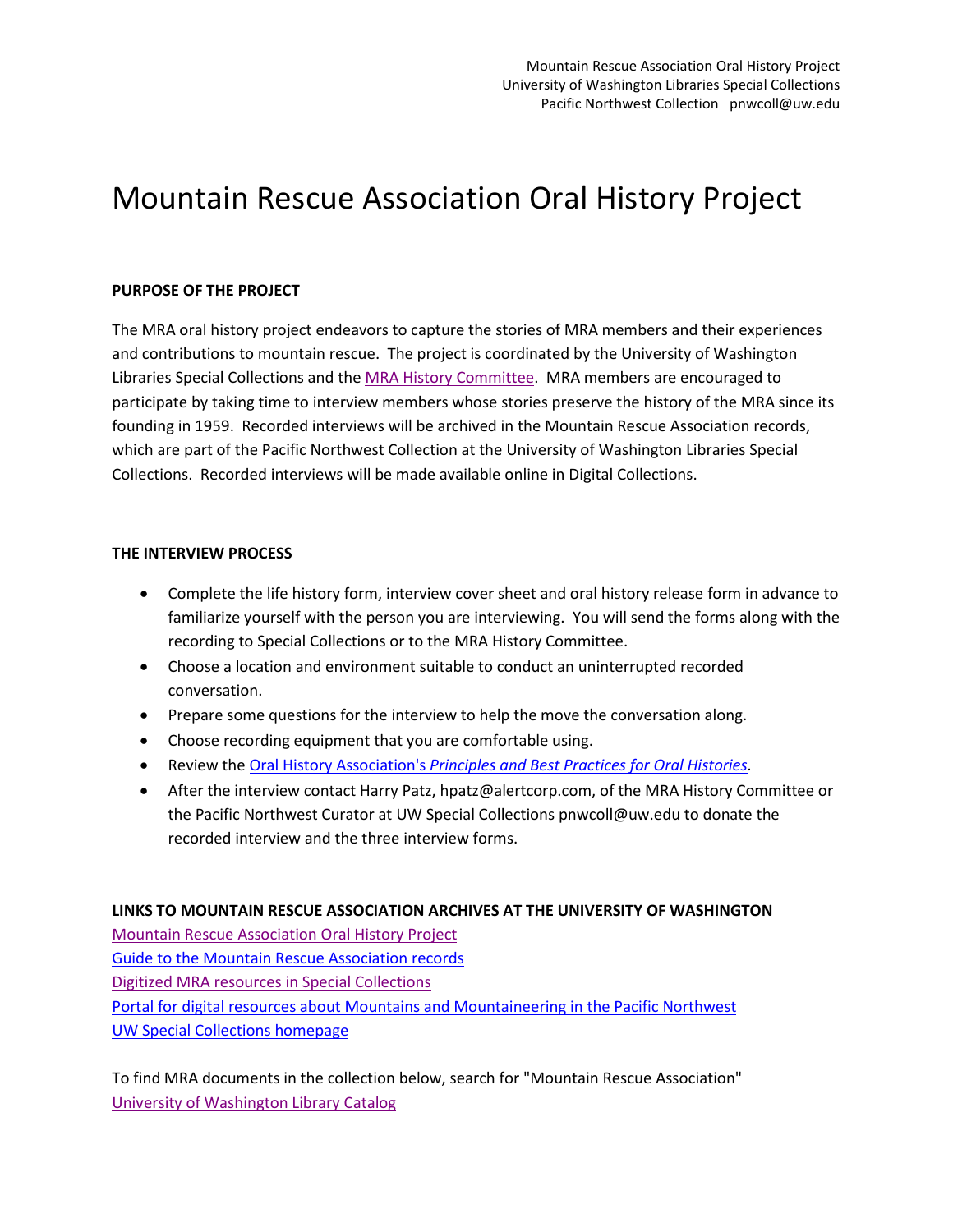Mountain Rescue Association Oral History Project University of Washington Libraries Special Collections Pacific Northwest Collection pnwcoll@uw.edu

### Oral History Release Form

| Name of Interviewee: |                                   |
|----------------------|-----------------------------------|
| Address:             |                                   |
| City:                | State/Province:<br>Postal Code:   |
| Email:               | Telephone: ______________________ |

I, the undersigned, hereby convey and donate to the MRA History Committee this recorded video/audio recording and the transcript thereof subject to any special conditions stated below. The MRA and researchers in the University of Washington Libraries Special Collections may freely use these materials and may obtain a copy.

Subject to any special conditions stated below, my interview may be used for research, instruction, exhibition, publication, broadcast, publication, and similar purposes. In order to encourage full use of my interview, I dedicate all of my rights in this information to the public.

SPECIAL CONDITIONS:

|                                                                           | Date: ________________________                                                                                       |  |  |
|---------------------------------------------------------------------------|----------------------------------------------------------------------------------------------------------------------|--|--|
| Interviewer/Videographer or Recording Specialist Release:                 |                                                                                                                      |  |  |
| I relinguish all rights to the recording and transcripts described above. |                                                                                                                      |  |  |
|                                                                           |                                                                                                                      |  |  |
|                                                                           |                                                                                                                      |  |  |
| I relinguish all rights to the recording and transcripts described above. |                                                                                                                      |  |  |
|                                                                           |                                                                                                                      |  |  |
|                                                                           | Email: North and South American State and South American State and South American State and South American State and |  |  |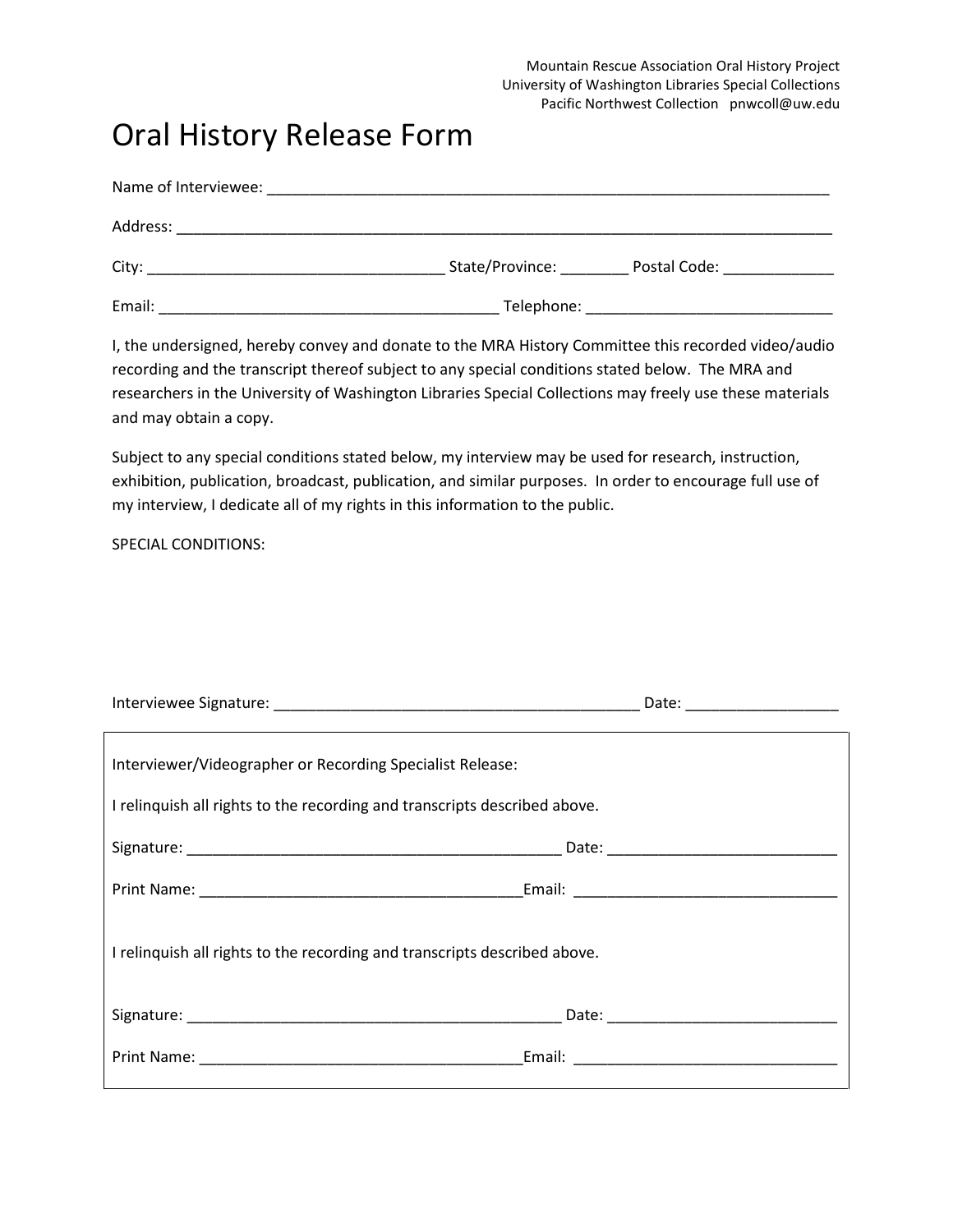## Oral History Interview Cover Sheet

The interview cover sheet describes the interview to provide information for the listener.

| INTERVIEWEE'S INFORMATION                                                             |                                                                                                                                                                                                                                |  |  |
|---------------------------------------------------------------------------------------|--------------------------------------------------------------------------------------------------------------------------------------------------------------------------------------------------------------------------------|--|--|
|                                                                                       |                                                                                                                                                                                                                                |  |  |
|                                                                                       |                                                                                                                                                                                                                                |  |  |
|                                                                                       |                                                                                                                                                                                                                                |  |  |
|                                                                                       |                                                                                                                                                                                                                                |  |  |
| <b>INTERVIEWER'S INFORMATION</b>                                                      |                                                                                                                                                                                                                                |  |  |
|                                                                                       |                                                                                                                                                                                                                                |  |  |
|                                                                                       |                                                                                                                                                                                                                                |  |  |
|                                                                                       |                                                                                                                                                                                                                                |  |  |
|                                                                                       |                                                                                                                                                                                                                                |  |  |
| <b>INTERVIEW DESCRIPTION</b>                                                          |                                                                                                                                                                                                                                |  |  |
| Collecting medium (audiotape, digital audio recorder, video recorder, written notes): |                                                                                                                                                                                                                                |  |  |
|                                                                                       | <u> 1989 - Johann Stoff, deutscher Stoff, der Stoff, der Stoff, der Stoff, der Stoff, der Stoff, der Stoff, der S</u>                                                                                                          |  |  |
| length of session).                                                                   | <u> 1989 - Johann Stoff, deutscher Stoff, der Stoff, der Stoff, der Stoff, der Stoff, der Stoff, der Stoff, der S</u><br>Description of collecting situation (date, place, social environment, people present at the time, and |  |  |
|                                                                                       |                                                                                                                                                                                                                                |  |  |
|                                                                                       |                                                                                                                                                                                                                                |  |  |
|                                                                                       |                                                                                                                                                                                                                                |  |  |
|                                                                                       |                                                                                                                                                                                                                                |  |  |
|                                                                                       |                                                                                                                                                                                                                                |  |  |
|                                                                                       |                                                                                                                                                                                                                                |  |  |